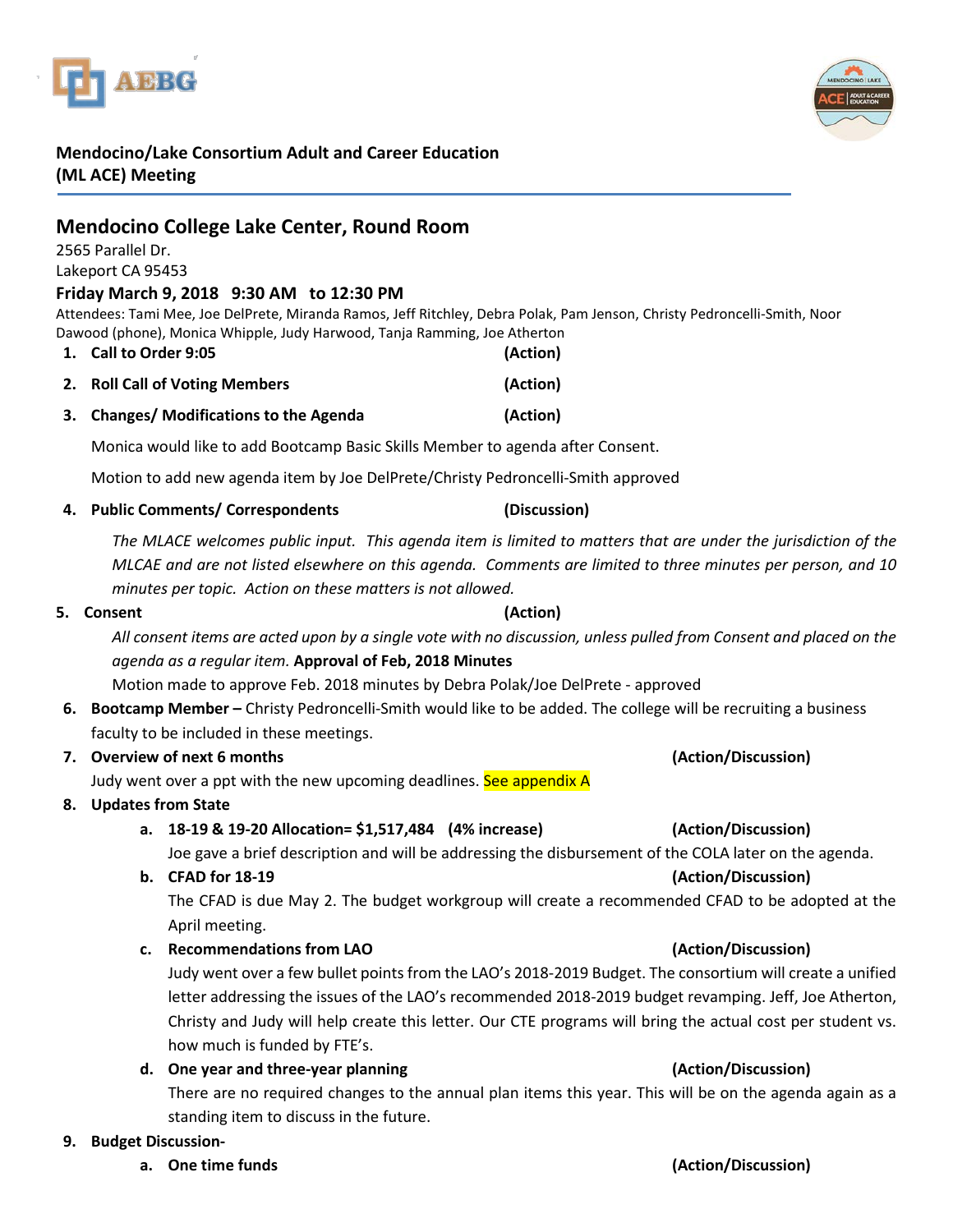

Joe went over the current one-time process which includes the college giving the agency money, the agency spending on their approved proposal, then sending any money back to the college that were not spent, this involved changing the CFAD. Changing the CFAD is not what we would want to keep doing every time a one-time proposal was approved. The budget team recommends for the 18-19 funds:

- Have all one-time funds remain in the college possession in a separated activity code named "One-Time Funds'
- Member agencies will still apply for one-time through the same process
- Mendocino College will encumber funds onto a PO for member agency's for granted amount of one-time request
- Members will carry out project and invoice the college for expenses
- At the end of each fiscal year, the college will close the PO's and any unspent funds will remain in the one-time pot of many for the following year
- College will not charge indirect on these funds

Motion to approve recommended one-time funds process Joe DelPrete/ Jeff Ritchley - Approved

### **b. COLA (Action/Discussion)**

The 4.0999% or \$59,766 will be evenly distributed over each of the agencies.

Motion made by Christy Pedroncelli-Smith/Miranda Ramos - Approved

### **10. STRATEGIC PLANNING**

| a. Review of 2-year objectives                                                                            | (Action/Discussion) |
|-----------------------------------------------------------------------------------------------------------|---------------------|
| Judy had the consortium go over the objectives that were created at the Feb. 2018 meeting.                |                     |
| b. Prioritization of on-going project proposals                                                           | (Action/Discussion) |
| From the proposals that are being submitted today which of these fall into the consortiums top objectives |                     |

that are listed above? MC Annual Summit and WAS Diploma Program are the two proposals that will be addressed in the on-going proposal portion of the agenda.

- **c. Expanding on-going fund availability? (Action/Discussion)**
- **d. FY19-20 3-year planning needs (Action/Discussion)**

# **11. On-going Proposal Approval (Action/Discussion)**

**a. MC Annual Summit –** Consortium reduced the supplies and materials from \$3100 to \$500 making the total for the summit \$6762

Motion to approve MC Annual Summit by Joe DelPrete/Tami Mee - Approved

- **b. MC Pathway mapping –** Judy pulled this and will fund with one-time in the future
- **c. MC Soft Skills Boot Camp –** Judy pulled this in hopes that the college would be able to provide this as a class in the future.
- **d. WAS Diploma Program –** Jeff pulled \$6,000 for 20 licenses which totaled \$14,999.15 Motion to approve WAS Diploma Program made by Debra Polak/Christy Pedroncelli-Smith -Approved
- **e. AVAS Pathway Planning Sessions-** Noor pulled this on-going proposal.

# **12. Changes to Governance (Action/Discussion)**

# **a. Brown Act Implementation (Action/Discussion)**

Monica went to a Brown Act training and went over the changes ML ACE will have to be making in the future.

Motion to approve new language for our governance by Joe DelPrete/Debra Polak - Approved

**b. New Member Additions (Action/Discussion)**